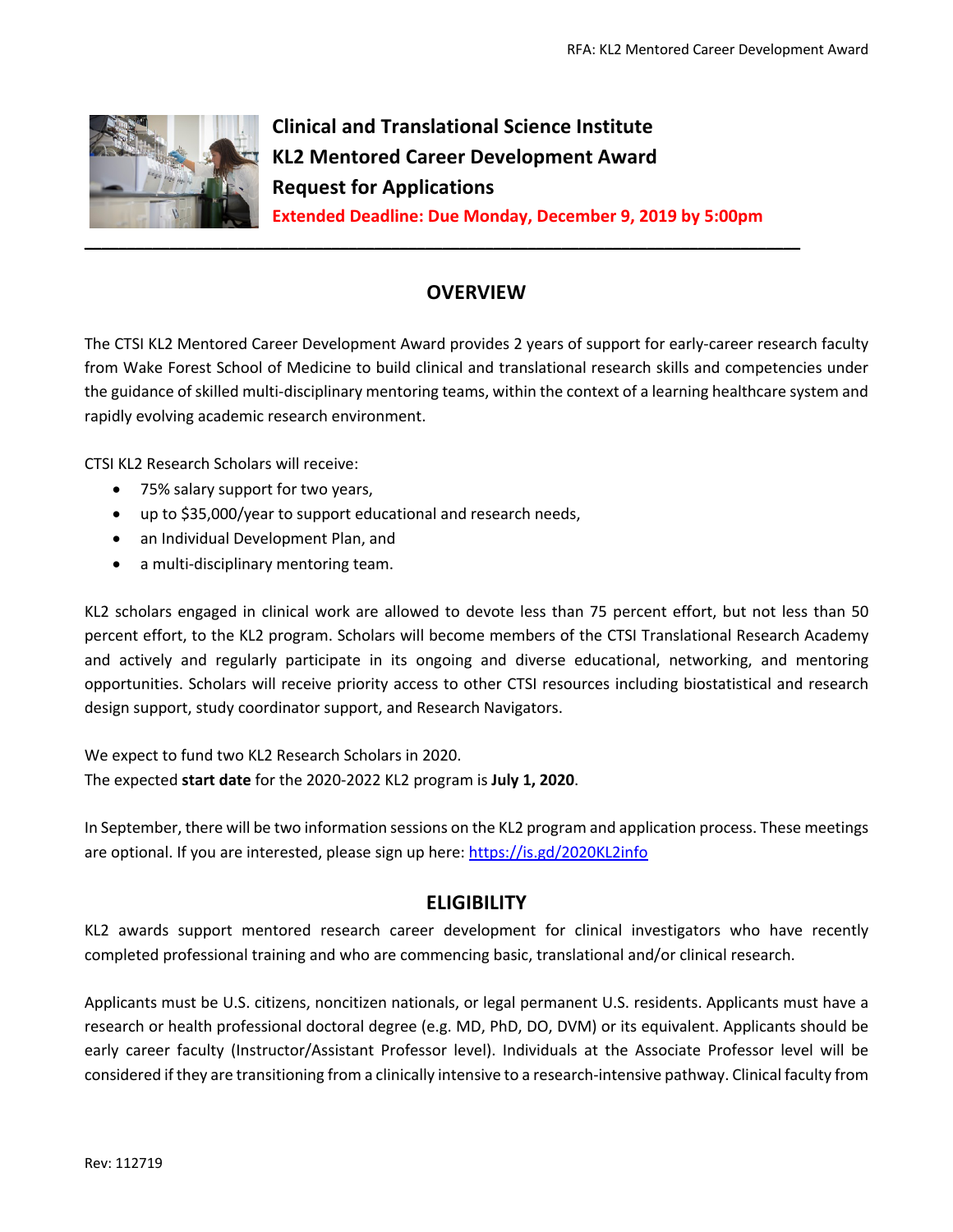all health professions (nursing, pharmacy, veterinary medicine) are encouraged to apply. Women and underrepresented minorities are encouraged to apply.

At the time of their appointments, scholars must not have a pending application for any other PHS-mentored career development award (e.g. K07, K08, K22, K23) that duplicates any of the KL2 provisions.

Former or current PDs/PIs on any NIH research project grant or equivalent non-PHS peer-reviewed grant with over \$100,000 direct costs per year, or project leaders on sub-projects of program project (P01) or center grants (P50) are NOT eligible to participate as scholars. [This does not include NIH small grants (R03), exploratory Developmental (R21) or SBIR, STTR (R43, R44 grants)].

Applicants must be tenure-track faculty and cannot be in a contingent faculty status. For questions on eligibility, contact **Claudia Olivier, colivier@wakehealth.edu.**

Independent of the success of your KL2 application, you will qualify to be considered for the CTSI Translational Research Academy, an 18-month program offering diverse educational, networking, and mentoring opportunities. Sessions are held twice monthly, 75 minutes each. You will be able to indicate your interest in this program on your application form (REDCap).

## **EXPECTATIONS**

CTSI KL2 Research Scholars must commit **a minimum of 75% of full-time effort to their research and educational program for at least two years**. KL2 scholars in clinical specialties are allowed to devote less than 75 percent effort, but not less than 50 percent. Awardees will be members of the CTSI Translational Research Academy, a program of formal and informal educational opportunities and research support services designed to promote the careers of promising early-career clinical and translational researchers. Scholars will develop competencies in general research skills, academic career development, and scientific leadership. Education opportunities of special importance to the learning healthcare system will be provided in areas such as team science, innovation/entrepreneurship, biomedical informatics, and implementation & dissemination science. Continued progress in meeting pre-defined research and educational goals must be demonstrated.

Departments of KL2 applicants must agree to support dedicated research effort in the year following CTSI support. At the end of their participation, KL2 Scholars will be expected to submit applications for externally funded grants to support their research and further career development. In accordance with NCATS requirements, the academic productivity of KL2 Scholars will be tracked for a period of 15 years.

This is an institutional career development award granted to WFUHS, and it is non-transferable; scholars who leave WFUHS will not be able to continue receiving KL2 funding from WFUHS.

Each year of funding is contingent upon satisfactory participation in the CTSI KL2 activities and progress toward the scholar's individual career goals, and continued support from the Scholar's mentors and department.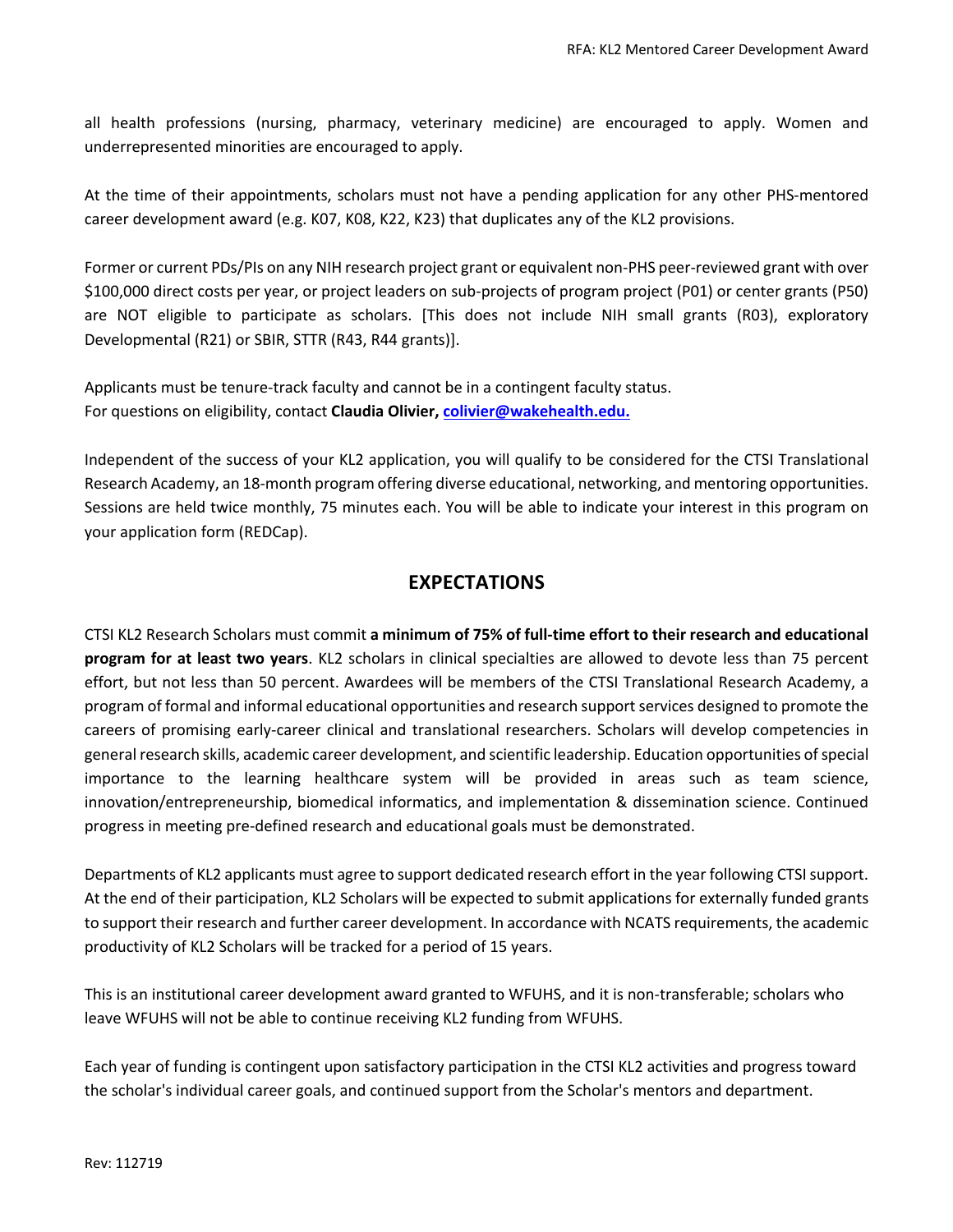# **APPLICATION**

The application must include:

- A. *Background and Career Goals* for the applicant (1 page)
- B. *Educational Plan* for the applicant (2-3 pages)
- C. *Letter of Support* from the applicant's Section Head (if applicable), Department Chair, and/or Center or Institute Director
- D. *Letters of Recommendation* from two faculty which speak to the applicant's potential to become a leader in clinical/translational research
- E. *CV* for the applicant
- F. *NIH Biosketch* for the applicant
- G. *CVs* for all mentors (clearly specify primary mentor)
- H. A *Letter of Support* from the proposed primary mentor
- I. *Research Plan*: Summary of the proposed clinical or translational research project (5 pages maximum)
- J. *References*
- K. *Budget* requesting funding for each year of support
- L. *Budget Justification* for proposed budget

# **Application Details**

### **A.** *Candidate's Background and Career Goals* **(1 page)**

Provide details on the applicant's educational and professional background and future career goals.

#### **B.** *Educational Plan* **(2-3 pages)**

Describe proposed educational activities and discuss how these will facilitate the conduct of the proposed research and the development of desired research, leadership, and career development competencies. Options can include, but are not limited to, formal degree programs, selected graduate courses, experiential internships, short courses, conferences, online courses, and self-study.

Applicants who do not hold a research degree are strongly encouraged to enroll in a formal program. Applicants who are not selecting participation in a formal degree program should justify the merits of the proposed educational plan in lieu of the research degree, and their training should be described in the KL2 application.

The Educational Plan should be formulated to enhance the Scholar's competencies in the following domains:

- Critical thinking and research question formulation
- Biostatistics and study design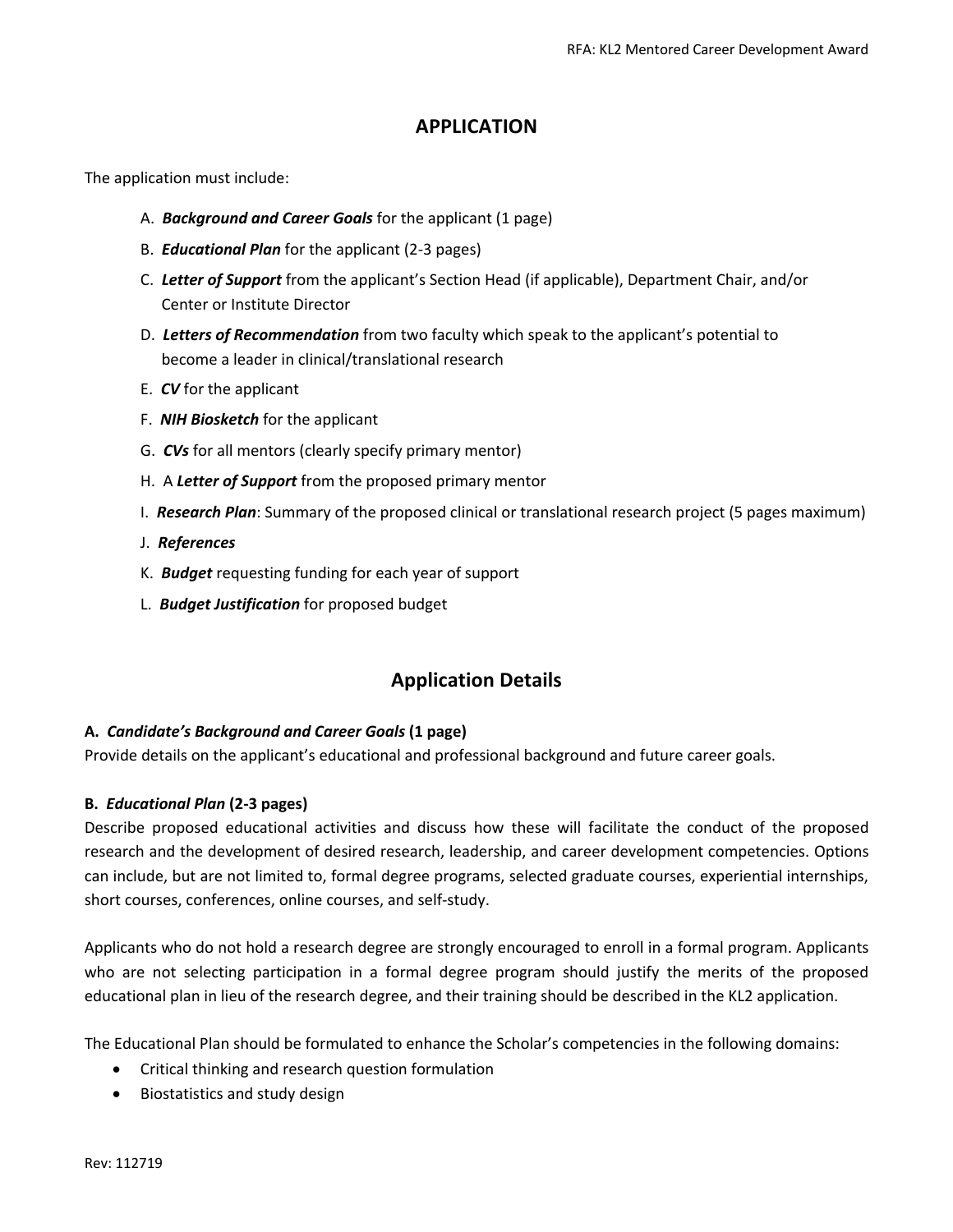- Responsible conduct of research and regulatory environment
- Research implementation
- Scientific communication
- Proposal preparation
- Community engagement and cultural diversity
- Biomedical informatics
- Team science and team leadership
- Research in the Learning Health System context

Details and application deadlines for two WFSM degree programs focused on translational research are available as follows:

- 1) Clinical and Population Translational Sciences https://www.phs.wakehealth.edu/public/edu.cfm
- 2) Molecular Medicine and Translational Science https://school.wakehealth.edu/Education-and-Training/Graduate-Programs/Molecular-Medicine-and-Translational-Science-MS
- **C.** *Letter of Support* **from the applicant's Section Head (if applicable), Department Chair, and/or Center or Institute Director**

Letter(s) must agree to protect 75% of the applicant's time, if the grant is awarded. (KL2 scholars engaged in clinical work are allowed to devote less than 75 percent effort to the KL2 program, but not less than 50 percent during the two years of the award period.) Additionally, there should be a commitment to provide adequate protected research time in the third year for the Scholar to continue his/her research effort.

### **D. Two (2)** *Letters of Recommendation* **from faculty**

Letters need to speak to the candidate's potential to become a leader in clinical/translational research. Letters can be from internal and external faculty.

### **E.** *CV for the Applicant*

**F.** *NIH Biosketch for the Applicant* **–** Template and instructions can be downloaded here: https://grants.nih.gov/grants/forms/biosketch.htm Please use format for non-fellowship with expiration date of 3/31/2020.

**G.** *CV for the Primary Mentor* **–** CV should convey mentor's track record and independent research funding sufficient to provide the mentee with specialized resources and an environment necessary to complete the proposed project.

**H. A** *Letter of Support* **from the proposed primary mentor(s)** which delineates their prior experience in research mentoring, commitment to the mentee as well as the outlined mentee career development goals, and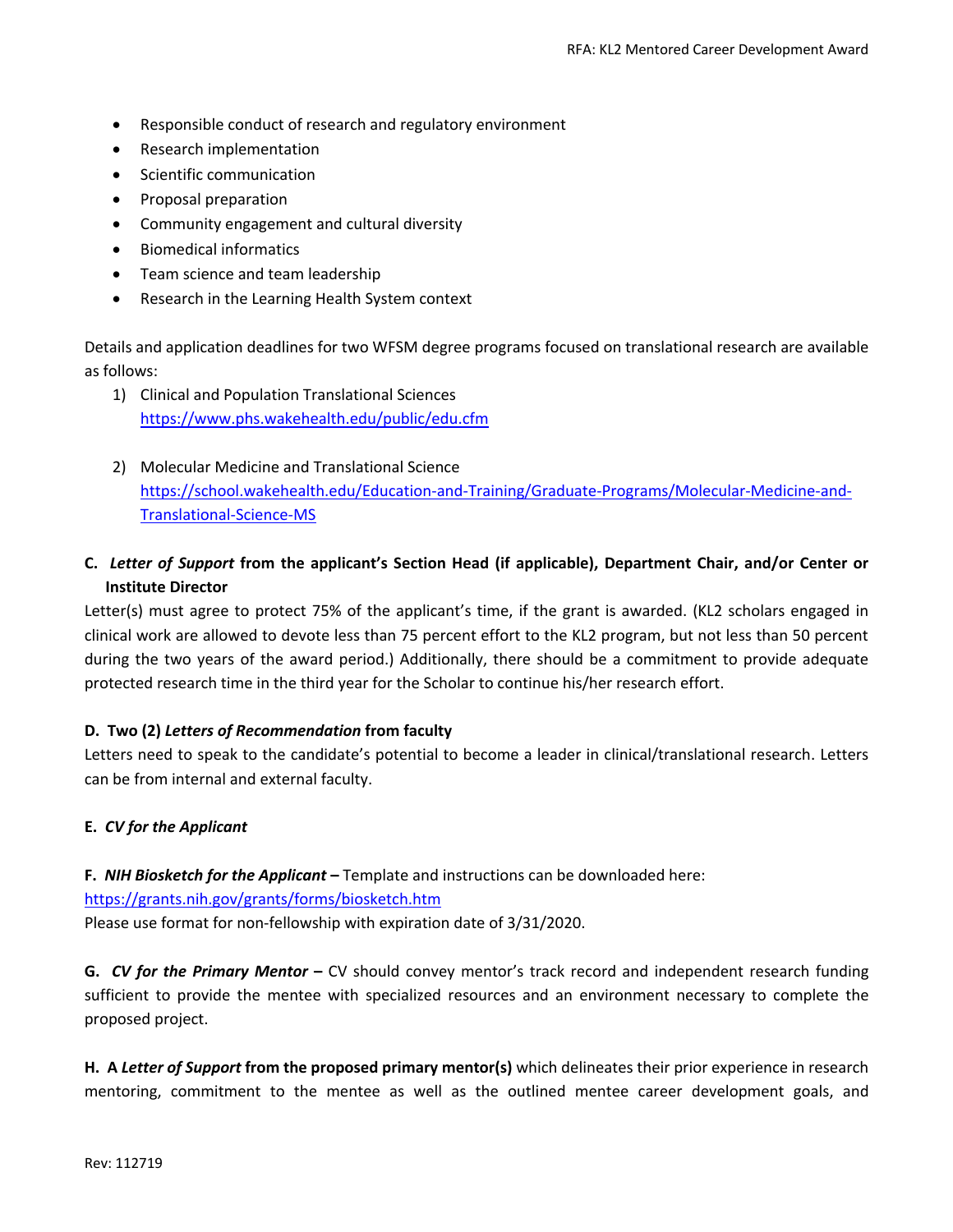endorsement of the proposed educational plan. The mentor's letter should convey the commitment to meet KL2 mentor expectations. These include to:

- work in the mentee's long-term interest
- meet frequently (at least every other week)
- serve as an internal advocate
- help mentee network outside of Wake Forest
- provide resources to ensure project success
- critically review mentee's scholarship
- participate in KL2 mentoring team meetings
- participate in mentor development activities

### **I.** *Research Plan* **that summarizes the clinical or translational research project to be conducted (5 pages maximum)**

This project should address a problem of compelling clinical or translational relevance, ideally from a multidisciplinary perspective. The Research Plan should include:

- **Specific Aims**
- **Background and Rationale** including significance of the problem to be studied
- **Approach**
- Identification of a **Primary Mentor** (or mentors) and his/her role(s) in the project
- **Specific Plans** to extend the proposed work via external funding

#### **J.** *References*

#### **K.** *Budget* **requesting funding for each year of support**

Using the budget template provided in the online application (REDCap), prepare a budget that reflects salary support for 75% effort (plus fringe benefits) for the Scholar. (Note: For Scholars engaged in clinical specialties, the protected effort can be less than 75 percent effort, but not less than 50 percent).

Additionally, the budget includes a maximum of up to \$35,000/year in research/educational support funds for years 1 and 2 (e.g. for supplies, travel, tuition, or other non-salary support).

Salary support for other individuals is not covered by this award.

#### **L.** *Budget Justification.*

Provide a justification for all requested budget items.

#### *Other Documents*:

**PLEASE NOTE: Candidates who are selected to advance in the review process** will be required to submit supplemental documents required by NCATS prior to funding the KL2. These include: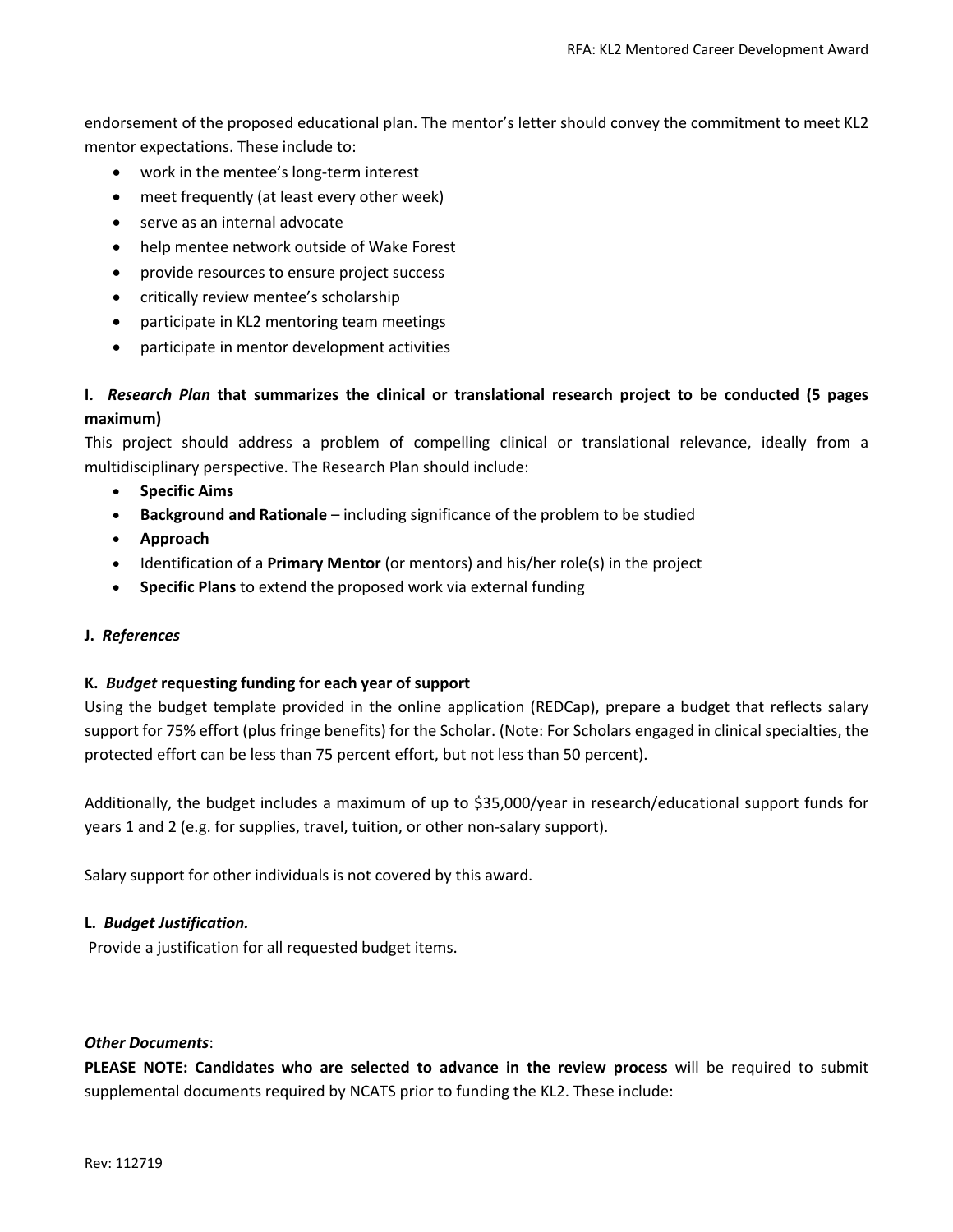- IRB or IACUC protocol for the proposed research project (approval can be pending)
- Informed Consent document, if applicable
- Human Subjects section, if applicable
- Clinical Trial information, as indicated (Investigator's Brochure, package insert, IND or IDE documentation, IND exemption, or IDE waiver)
- Inclusion Plan for Women, Minorities, and Children, if applicable
- Targeted Enrollment Table or Inclusion Data Record, if applicable
- Data and Safety Monitoring Plan (DSMP) and Board (DSMB), if applicable
- Date of most recent CITI certification and other education in the protection of human subjects.

Additional details about the required documents will be provided as indicated.

### **The DEADLINE for receipt of CTSI KL2 Mentored Career Development Scholar applications is: Monday, December 9, 2019 by 5:00pm.**

**Proposals must be** submitted electronically through REDCap using the following link**: https://is.gd/2020KL2apply**

Incomplete application packages will be returned without review.

All applicants are encouraged to meet with Claudia Olivier, PhD, CTSI Education Program Director, prior to the submission to discuss proposed educational plans and review information about resources available through the CTSI, including Biostatistical consultation and editing services.

We encourage you to reach out to **Claudia Olivier, colivier@wakehealth.edu or 336-716-9895 about your intent to apply and for questions about the CTSI KL2 Mentored Career Development Scholar program. For assistance with grant writing and editing, please contact Indra Newman, inewman@wakehealth.edu or 336- 713-1073.**

#### **NIH DEFINITIONS OF CLINICAL AND TRANSLATIONAL RESEARCH**

**Clinical Research** is patient-oriented research conducted with human participants (or on material of human origin such as tissues, specimens, and cognitive phenomena) for which an investigator (or colleague) directly interacts with human subjects. Studies may focus on mechanisms of human disease, therapeutic interventions, clinical trials, or the development of new technologies to prevent, detect, diagnose, or treat disease. Other clinical research explores outcomes, such as quality of life, and use of health services. Clinical research studies include epidemiological studies (study of the numbers of people and patterns of a disease or condition in a population), observational studies (in which individuals are observed and their outcomes are measured by the investigators), and clinical trials (in which the participants are assigned by the investigator to a treatment or other intervention, and their outcomes are measured).

**Translational Research** includes two areas of translation. One is the process of applying discoveries generated during research in the laboratory, and in preclinical studies, to the development of trials and studies in humans. The second